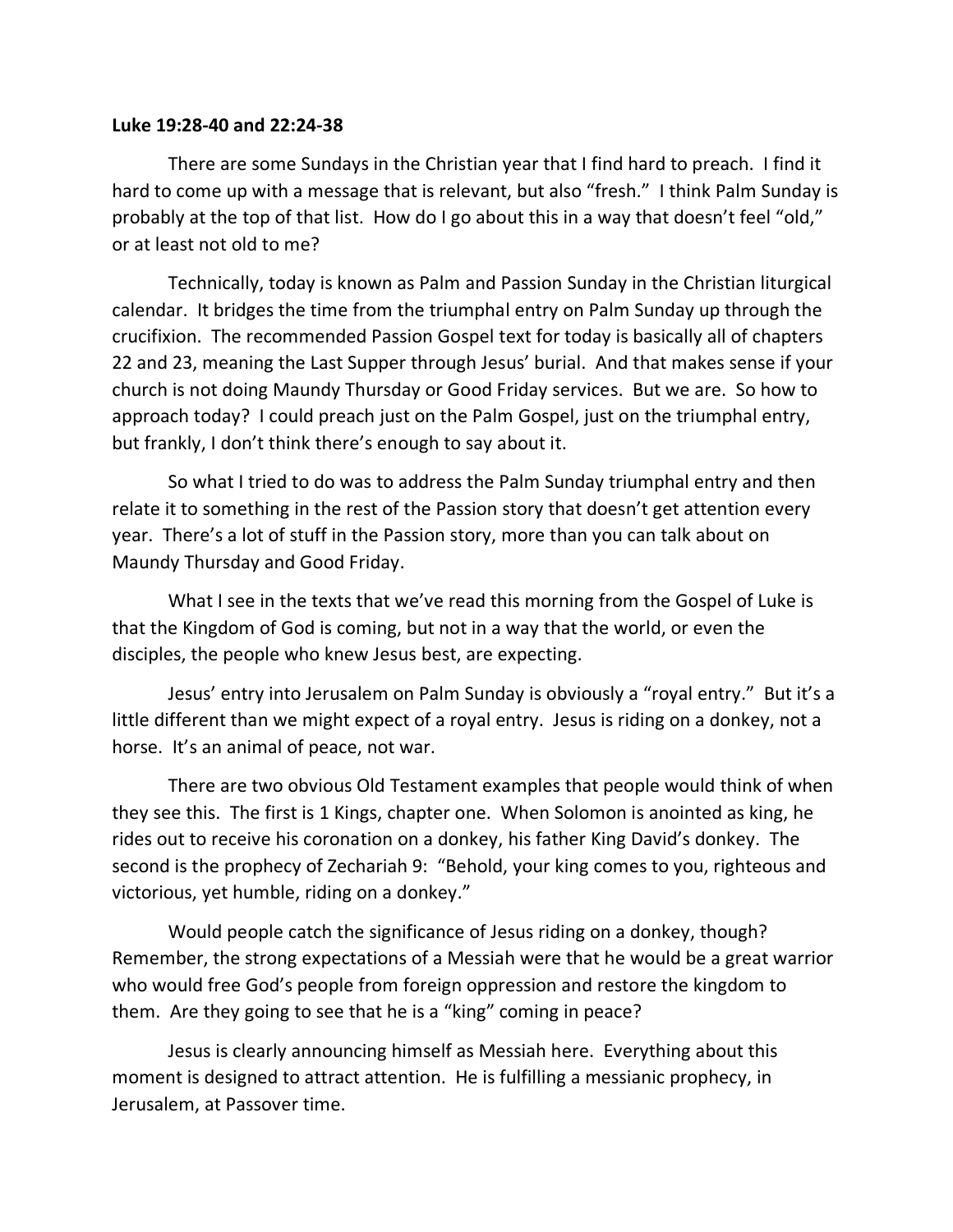The people do not miss this. They cry out with the words of Psalm 118. Psalms 113 through 118 were called the Hallel, and they were used at Passover time, and they had strong messianic tones.

The Pharisees don't miss it either. They're not happy with Jesus doing this. For starters, the Pharisees were generally opposed to messianic figures because they knew they always led to trouble with Rome. The Pharisees were opposed to violent revolution, not because they loved the Romans, but because they knew it would end in disaster. And on top of that, they have rejected Jesus, so they are not going to take well to him announcing himself as the Messiah.

I think Jesus is setting himself up for rejection. He is presenting himself as Messiah, but he is not going to do the things people expect of a Messiah. He's not going to raise an army. He's not going to war with Rome. He is bringing the Kingdom of God, but not as people expected it. No wonder the same crowds who shouted "Hosanna" on Sunday would shout "crucify" on Friday.

Jesus is also not bringing a Kingdom of God as the disciples expect. At the last supper, we find them again arguing about who would be the greatest in the kingdom.

This is a rejection of the values of the Kingdom of God and a return to the world's values. In this world, kings are tyrants, Jesus reminds them. In the ancient Near East world, kings were divine figures, gods. Their word was law; their will was absolute. And yet they called themselves benefactors, "friends of the people." They dole out favors, but only from a position of power and security. If you're ever seen the movie Gladiator, there's a scene in it where, before the games in the coliseum, the emperor's men throw loaves of bread to the crowd. That's the idea of the "benefactor." The Emperor had enormous wealth and power, built on the backs of slaves and the working poor. But he gave them the gladiatorial games and tossed them some bread, so he was a "friend of the people." Those are the world's values, not the values of the Kingdom of God. In the Kingdom of God, greatness is defined by service to others. Leaders are called to be servants to others, not to "lord it over them."

This chapter is full of betrayals. Judas betrays Jesus by handing him over to the authorities. Peter betrays Jesus by denying he even knows him. But the other betrayal is that of the disciples. They betray Jesus by going against the values of the Kingdom and going back to the values and ways of the world.

Jesus tells the disciples, "you will sit on thrones, judging the twelve tribes of Israel." That is an "eschatological vision," a vision of what will happen at the end of